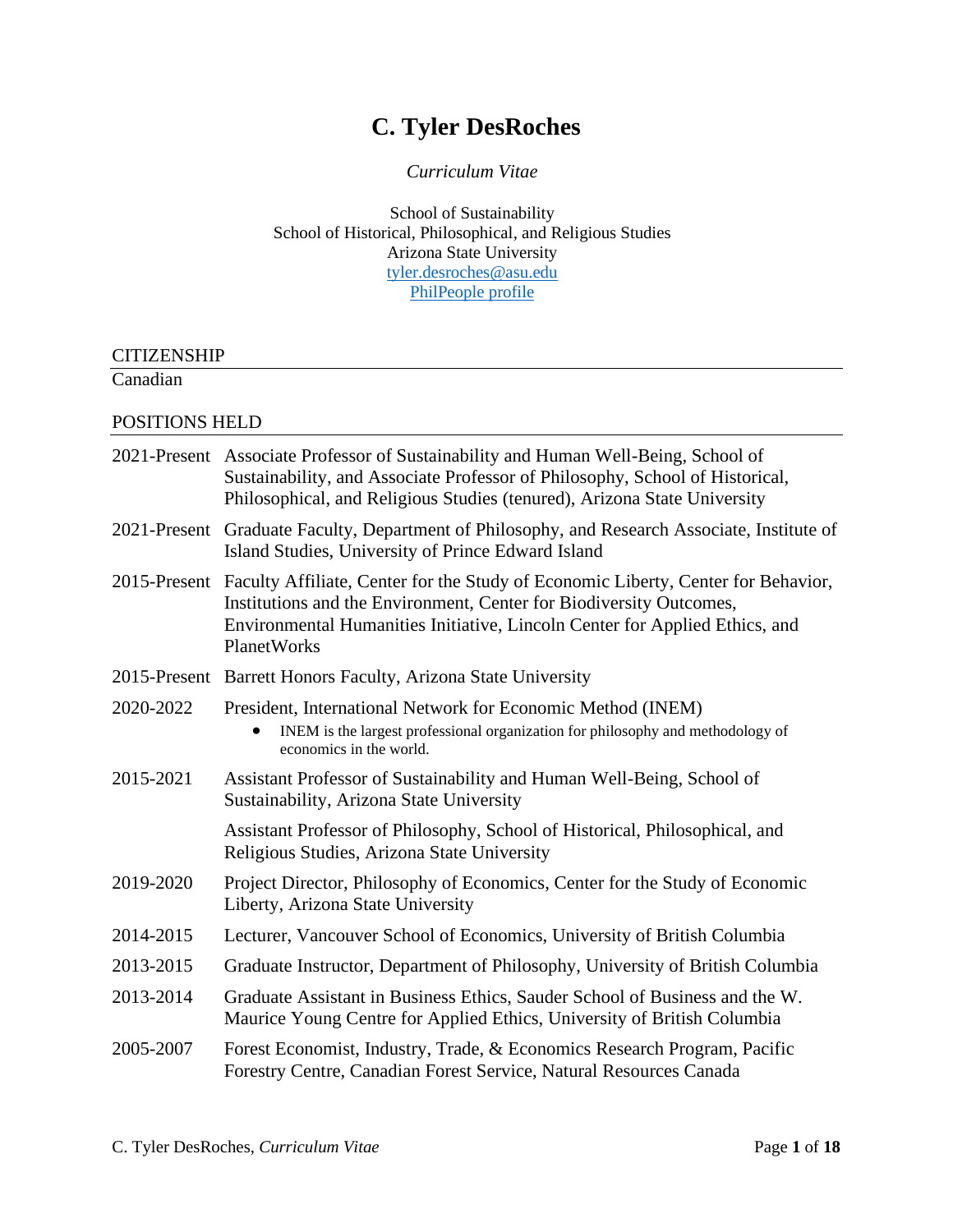#### EDUCATION

| 2009-2015 | Ph.D., Philosophy, University of British Columbia, British Columbia                               |
|-----------|---------------------------------------------------------------------------------------------------|
| 2007-2009 | M.A., Philosophy & Economics ( <i>Cum Laude</i> ), Erasmus University Rotterdam,<br>South Holland |
| 2002-2004 | M.A., Economics, University of Victoria, British Columbia                                         |
| 1998-2002 | B.Comm, Economics (Honors), Saint Mary's University, Nova Scotia                                  |

## AREAS OF SPECIALIZATION

Sustainability & Environment, History & Philosophy of Economics; Well-Being & Consumption; Environmental Philosophy; Environmental Decision-Making; Interdisciplinary Science

## SCHOLARLY WORKS

§ *denotes lead or co-lead author*

**†** *denotes co-authorship with graduate student*

#### **Monographs Under Contract**

§ 1. **DesRoches, C. Tyler**. *Sustainability without Sacrifice: A Philosophical Analysis of Human Well-Being and Consumption*. New York: Oxford University Press.

## **Peer-Reviewed Publications**

#### Books

§ 1. **DesRoches, C. Tyler**, Frank Jankunis, and Byron Williston (Eds). 2019. *Canadian Environmental Philosophy*. Montreal & Kingston: McGill-Queens University Press. <https://www.mqup.ca/canadian-environmental-philosophy-products-9780773556676.php>

#### Journal Articles and Chapters

- § 26. **DesRoches, C. Tyler**. 2022. "The Concept of Sustainability." In B. Williston (Ed.), *Environmental Ethics for Canadians* (3rd Ed.), Oxford University Press.
- § 25. Bartha, Paul and **C. Tyler DesRoches**. 2021. "Modeling the Precautionary Principle with Lexical Utilities." *Synthese*.<https://doi.org/10.1007/s11229-021-03179-4>
	- 24. Fischer, Daniel, Philip Vergragt, Sonali Diddi, **C. Tyler DesRoches**, Julia Lena, Ginnie Guillen-Hanson. 2021. "Sustainable Consumption Communication: A Review of an Emerging Field of Research." *Journal of Cleaner Production*. <https://doi.org/10.1016/j.jclepro.2021.126880>
- §**†** 23. Gillette, Kinley, S. Andrew Inkpen and **C. Tyler DesRoches**. 2021. "Does Environmental Science Crowd-Out Non-Epistemic Values?" *Studies in History and Philosophy of Science* 87, 81-92.<https://doi.org/10.1016/j.shpsa.2021.01.008>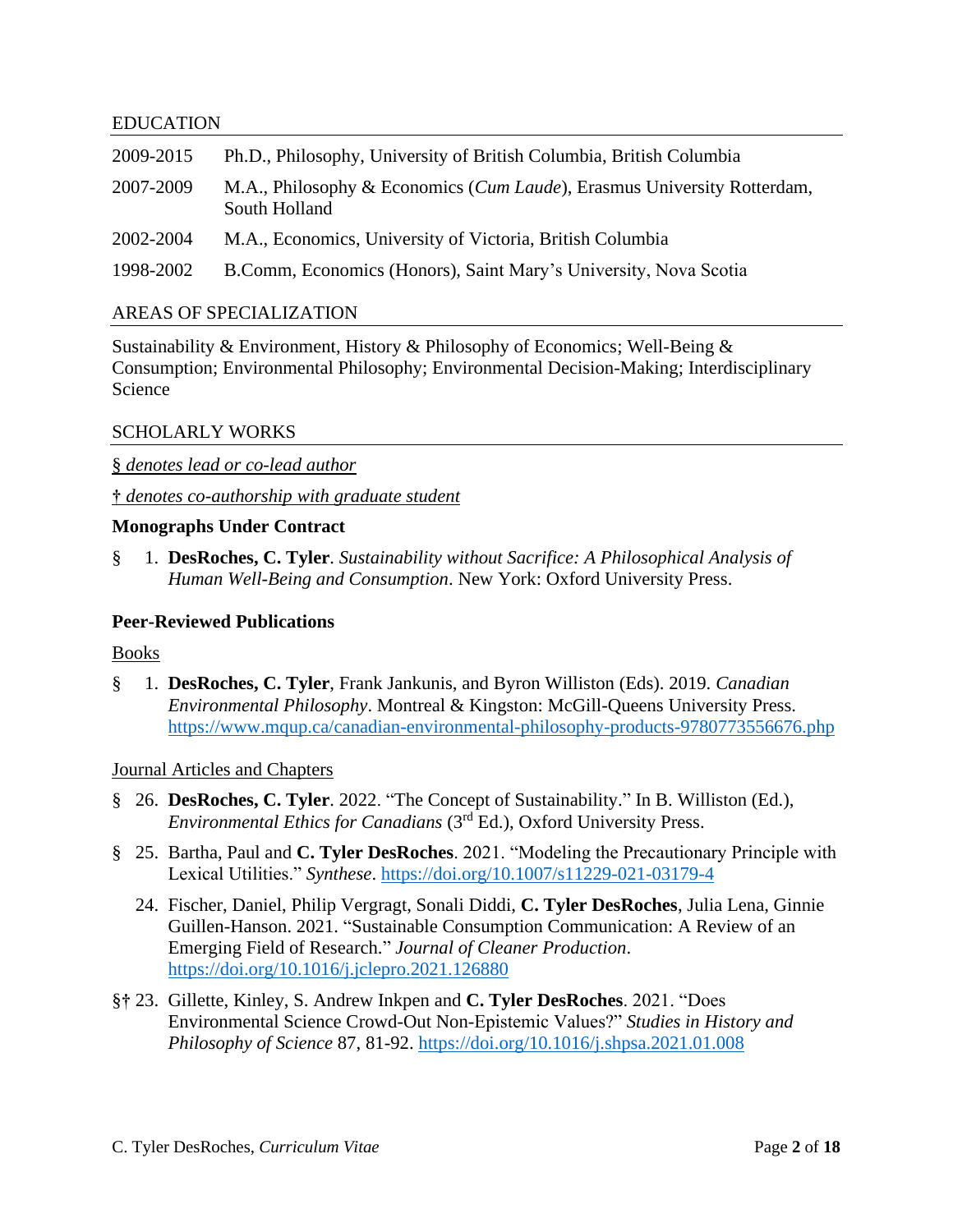- § 22. **DesRoches, C. Tyler**. 2020. "Value Commitment, Resolute Choice, and the Normative Foundations of Behavioural Welfare Economics." *Journal of Applied Philosophy* 37 (4): 562-577. <https://doi.org/10.1111/japp.12418>
- § 21. Inkpen, S. Andrew and **C. Tyler DesRoches**. 2020. "When Ecology Needs Economics and Economics Needs Ecology: Interdisciplinary Exchange during the Anthropocene." *Ethics, Policy & Environment* <https://doi.org/10.1080/21550085.2020.1848182>
	- 20. Vizcaino, Maricarmen, Matthew Buman, **C. Tyler DesRoches**, and Christopher Wharton. 2020. "From TVs to Tablets: The Relation between Device-Specific Screen Time and Health-Related Behaviors and Characteristics." *BMC Public Health* 20: 1295 <https://doi.org/10.1186/s12889-020-09410-0>
- § 19. Nagatsu, Michiru, Taylor Davis, **C. Tyler DesRoches**, Inkeri Koskinen, Miles MacLeod, Milutin Stojanovic, and Henrik Thorén. 2020. "Philosophy of Science for Sustainability Science." *Sustainability Science* 15, 1807-1817 [https://doi.org/10.1007/s11625-020-](https://doi.org/10.1007/s11625-020-00832-8) [00832-8](https://doi.org/10.1007/s11625-020-00832-8)
- § 18. **DesRoches, C. Tyler**. 2020. "The Preservation Paradox and Natural Capital." *Ecosystem Services: Science, Policy and Practice* 41 101058. <https://doi.org/10.1016/j.ecoser.2019.101058>
- §**†** 17. Pike, Kenneth R. and **C. Tyler DesRoches**. 2020. "Virtual Consumption, Sustainability, and Human Well-Being." *Environmental Values* 29 (3): 361-378. <https://doi.org/10.3197/096327119X15678473650938>
- **†** 16. Bethem, Jacob, Giovanni Frigo, Saurabh Biswas, **C. Tyler DesRoches**, Martin Pasqualetti. 2020. "Energy Decisions within an Applied Ethics Framework: An Analysis of Five Recent Controversies." *Energy, Sustainability and Society* 10:29 <https://doi.org/10.1186/s13705-020-00261-6>
	- 15. Vizcaino, Maricarmen, Matthew Buman, **C. Tyler DesRoches**, and Christopher Wharton. 2019. "Reliability of a New Measure to Assess Modern Screen Time in Adults." *BMC Public Health*, 19: 1-8. <https://doi.org/10.1186/s12889-019-7745-6>
- § 14. **DesRoches, C. Tyler**. 2019. "On the Concept and Conservation of Critical Natural Capital." *International Studies in the Philosophy of Science*. <https://doi.org/10.1080/02698595.2020.1788347>
- §13. Inkpen, S. Andrew and **C. Tyler DesRoches**. 2019. "Revamping the Image of Science for the Anthropocene." *Philosophy, Theory and Practice in Biology*. 11, no. 3: 1-7. <http://dx.doi.org/10.3998/ptpbio.16039257.0011.003>
- §12. **DesRoches, C. Tyler**. 2019. "Some Truths Don't Matter: The Case of Strong Sustainability." *Ethics, Policy & Environment* 22, no. 2: 184-96. <https://doi.org/10.1080/21550085.2019.1625543>
- §11. **DesRoches, C. Tyler**, Frank Jankunis, and Byron Williston. 2019. "Situating Environmental Philosophy in Canada." In C.T DesRoches, F. Jankunis, and B. Williston (eds.), *Canadian Environmental Philosophy*, 3-15, Montreal & Kingston: McGill-Queen's University Press.<https://philpapers.org/rec/DESSEP-4>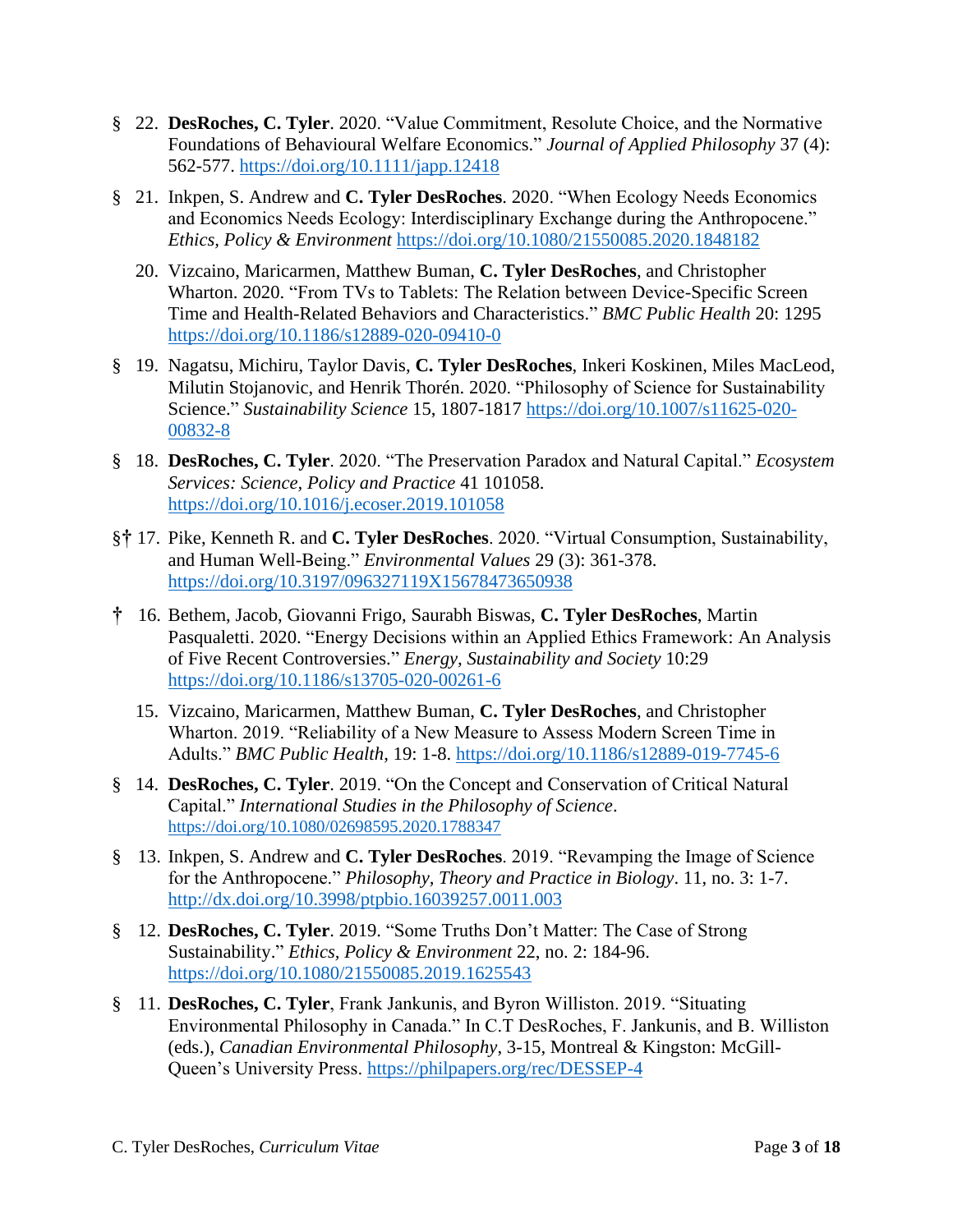- §10. **DesRoches, C. Tyler**. 2019. "Water Rights and Moral Limits to Water Markets." In C.T. DesRoches, F. Jankunis, and B. Williston (Eds.), *Canadian Environmental Philosophy*, 217-33, Montreal & Kingston: McGill-Queen's University Press. <https://philpapers.org/rec/DESWRA-2>
- §9. **DesRoches, C. Tyler**, S. Andrew Inkpen, and Thomas L. Green. 2019. "The Eroding Artificial/Natural Distinction: Some Consequences for Ecology and Economics." In M. Nagatsu & A. Ruzzene (eds.), *Contemporary Philosophy and Social Science: An Interdisciplinary Dialogue*, 39-57, Bloomsbury Publishing, London: UK. <https://philpapers.org/rec/DESTEA-9>
- §8. **DesRoches, C. Tyler**. 2018. "On the Historical Roots of Natural Capital in the Writings of Carl Linnaeus." *Research in the History of Economic Thought and Methodology* 36C: 103-17. <https://doi.org/10.1108/S0743-41542018000036C006>
- §7. **DesRoches, C. Tyler**. 2018. "What is *Natural* about Natural Capital during the Anthropocene?" *Sustainability* 3 (10): 806. <https://doi.org/10.3390/su10030806>
- §6. Bartha, Paul and **C. Tyler DesRoches**. 2017. "The Relatively Infinite Value of the Environment." *Australasian Journal of Philosophy* 95, no.2: 328-53. <https://doi.org/10.1080/00048402.2016.1182196>
- §5. **DesRoches, C. Tyler**. 2014. "On Aristotle's Natural Limit." *History of Political Economy* 46, no. 3: 387-407. <https://doi.org/10.1215/00182702-2796197>
- §4. Rutherford, Malcolm and **C. Tyler DesRoches**. 2008. "The Institutionalist Reaction to Keynesian Economics." *Journal of the History of Economic Thought* 30, no. 1: 29-48. <https://doi.org/10.1017/S1042771608000033>
- §3. **DesRoches, C. Tyler**. 2007. "Policy Advice for Public Participation in British Columbia Forest Management." *The Forestry Chronicle* 83, no. 5: 672-81. <https://doi.org/10.5558/tfc83672-5>
- §2. Wang, Sen, **C. Tyler DesRoches**, Lili Sun, Brad Stennes, and G. Cornelius van Kooten. 2007. "Linking Forests and Economic Well-Being: A Four-Quadrant Approach." *Canadian Journal of Forest Research* 37, no. 10: 1821-31. [https://doi.org/10.1139/X07-](https://doi.org/10.1139/X07-044) [044](https://doi.org/10.1139/X07-044)
- §1. Bryan Peter, **C. Tyler DesRoches**, Tony Mogus, Sen Wang, and Bill Wilson. "From the Other Side of the Ledger: The Industrial Benefits of Wildland Fire Management in Canada." 2007. In K.G. Hirsch and P. Fuglem (eds.), *Canadian Wildland Fire Strategy: Background, Syntheses, Analyses and Perspectives*, 69-75, Canadian Council of Forest Ministers. [https://www.ccfm.org/pdf/cwfs\\_Analysis\\_EN\\_web.pdf](https://www.ccfm.org/pdf/cwfs_Analysis_EN_web.pdf)

# Guest Edited Special Issues (Peer-Reviewed Journals)

- § 3. **DesRoches, C. Tyler** and Ross B. Emmett. 2026. "Economic Rationality, Political Rationality and Nudging." *Social Philosophy & Policy*.
- § 2. **DesRoches, C. Tyler**, Malte Dold, Merve Burnazoglu. 2022. "Special Issue: INEM 21." *Journal of Economic Methodology*.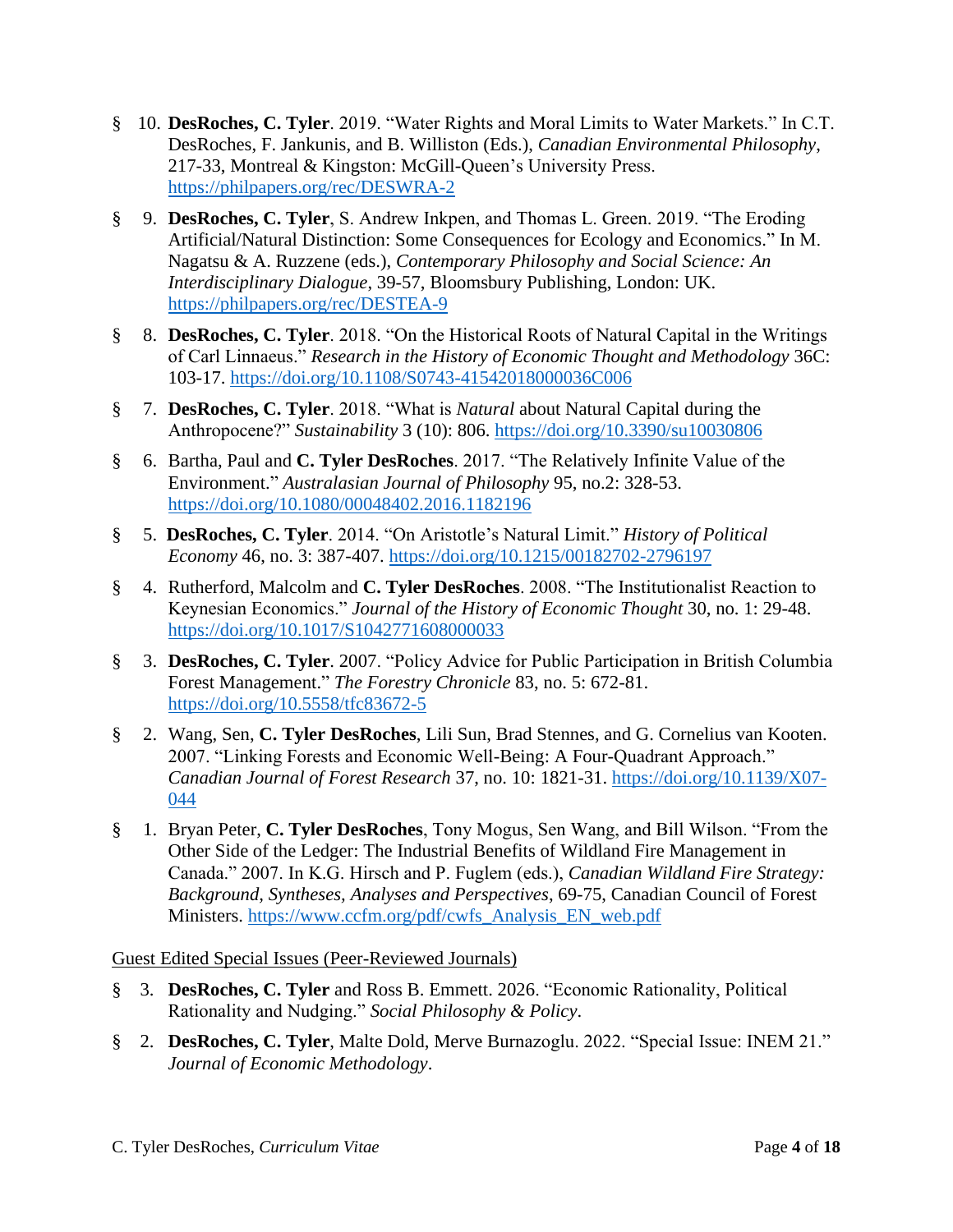§1. **DesRoches, C. Tyler** and Antoine Missemer (eds). 2020. "History and Philosophy of Natural Capital and Ecosystem Services." *Ecosystem Services: Science, Policy and Practice* [https://www.sciencedirect.com/journal/ecosystem-services/special](https://www.sciencedirect.com/journal/ecosystem-services/special-issue/10MD1DTRC2B)[issue/10MD1DTRC2B](https://www.sciencedirect.com/journal/ecosystem-services/special-issue/10MD1DTRC2B)

## **Non-Peer Reviewed Publications**

## Book Reviews

- § 4. **DesRoches, C. Tyler**. 2022. Review of "Deathworlds to Lifeworlds: Collaboration with Strangers for Personal, Social and Ecological Transformation" by Valerie Malhotra Bentz and James Marlatt. *The Quarterly Review of Biology*.
- § 3. **DesRoches, C. Tyler**. 2021. "Time and the Generations: Population Ethics for a Diminishing Planet," by Partha Dasgupta. *Environmental Ethics*. <https://philpapers.org/archive/DESPDT-2.pdf>
- § 2. **DesRoches, C. Tyler**. 2019. "Economics, Ethics, and Ancient Thought: Towards a Virtuous Public Policy," by Donald G. Richards. *History of Political Economy* 51, no. 2: 385-7.<https://doi.org/10.1215/00182702-7368980>
- § 1. **DesRoches, C. Tyler**. 2009. "Revitalizing Causality: Realism about Causality in Philosophy and Social Science," by R. Groff (ed.), *Journal of Economic Methodology* 16, no. 4: 426-31.<https://doi.org/10.1080/13501780902943707>

## Interviews, Introductions, and PhD Thesis Summary

- § 7. **DesRoches, C. Tyler**. 2026. "Why Hold a Grudge Against Nudge?" *Social Philosophy & Policy*.
- § 6. **DesRoches, C. Tyler**, Malte Dold, Merve Burnazoglu. 2022. "Special Issue: INEM 21." *Journal of Economic Methodology*.
- § 5. **DesRoches**, **C. Tyler** and Antoine Missemer. 2020. "History and Philosophy of Natural Capital and Ecosystem Services." *Ecosystem Services: Science, Policy and Practice*. [https://www.sciencedirect.com/journal/ecosystem-services/special](https://www.sciencedirect.com/journal/ecosystem-services/special-issue/10MD1DTRC2B)[issue/10MD1DTRC2B](https://www.sciencedirect.com/journal/ecosystem-services/special-issue/10MD1DTRC2B)
- § 4. **DesRoches, C. Tyler**. 2015. "The World as a Garden: A Philosophical Analysis of Natural Capital in Economics." PhD Thesis Summary, *Erasmus Journal for Philosophy and Economics* 8, no. 2: 121-3. <https://doi.org/10.23941/ejpe.v8i2.207>
- § 3. **DesRoches, C. Tyler**. 2013. "The Oeconomy of Nature: An Interview with Margaret Schabas." *Erasmus Journal for Philosophy and Economics* 6, no. 2: 66-77. <https://doi.org/10.23941/ejpe.v6i2.134>
- § 2. **DesRoches, C. Tyler**, and Clemens Hirsch. 2009. "Cambridge Social Ontology: An Interview with Tony Lawson." *Erasmus Journal for Philosophy and Economics* 2, no. 1: 100-22. <https://doi.org/10.23941/ejpe.v2i1.26>
- § 1. **DesRoches, C. Tyler**, Luis Mireles-Flores, and Thomas Wells. 2008. "Welcome to the Inaugural Issue of EJPE." *Erasmus Journal for Philosophy of Economics* 1, no. 1: i-x. <https://doi.org/10.23941/ejpe.v1i1.17>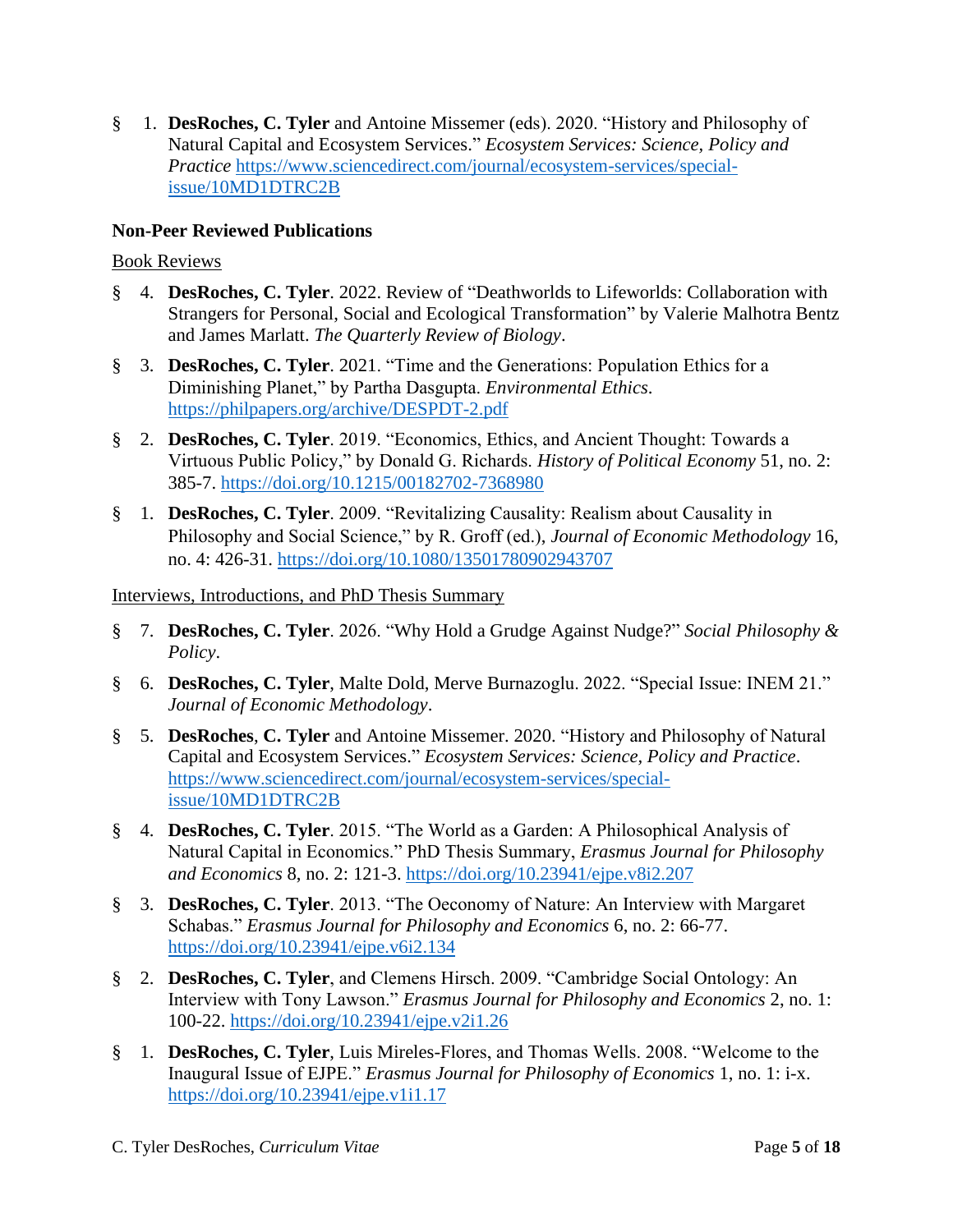## **Monographs**

§ 1. S. Andrew Inkpen and **C. Tyler DesRoches**. *Ecosystem Health and Ecosystem Well-Being*.

## **Edited Books**

§ 1. Byron Williston and **C. Tyler DesRoches**. 2026. *Environmental Ethics for Canadians* (4th Edition). Oxford University Press.

## **Articles Under Review**

- §**†** 2. **DesRoches**, **C. Tyler**, Daniel Fischer, Julia Silver, Gil Hersch, Rebecca Livernois, Michiru Nagatsu and Joshua Abbott. "When is Green Nudging Ethically Permissible?" (manuscript available upon request).
- § 1. Steel, Daniel and Kian Mintz-Woo and **C. Tyler DesRoches**. "Civilization Collapse and Climate Ethics." Reject & Re-Submit (manuscript available upon request).

## **Manuscripts in Preparation**

- § 3. **DesRoches, C. Tyler**. "A New Way to Resolve the Repugnant Conclusion."
- § 2. Emmett, Ross B. and **C. Tyler DesRoches**. "Emergence, Entanglement and Catastrophe: The Political Economy of Acadia."
- § 1. **DesRoches, C. Tyler**. "When are Unhealthy States Bad for the One Who is Unhealthy?"

## GRANT ACTIVITY

## **Funded**

- 18. Agency and program name: Social Sciences and Humanities Research Council of Canada, Insight Grant Amount of award: \$222,160 Dates of award: 2022-2026 Project title: "Climate Change and Civilization Collapse" Role: Collaborator (with D. Steel, P. Bartha, M. Kandlikar, N. Ramankutty, and K. Mintz-Woo).
- 17. Agency and program name: Templeton Foundation Amount of award: \$282,345 Dates of award: 2021-2023 Project title: "Virtue, Economic Liberty, and Human Flourishing" Role: Co-Principal Investigator (with R. Emmett and D. Schmidtz)
- 16. Agency and program name: LightWorks, ASU Amount of award: \$22,474 Dates of award: 2020 Project title: Behavioral Science, Sustainability Science, and Paternalism Role: Principal Investigator
- C. Tyler DesRoches, *Curriculum Vitae* Page 6 of 18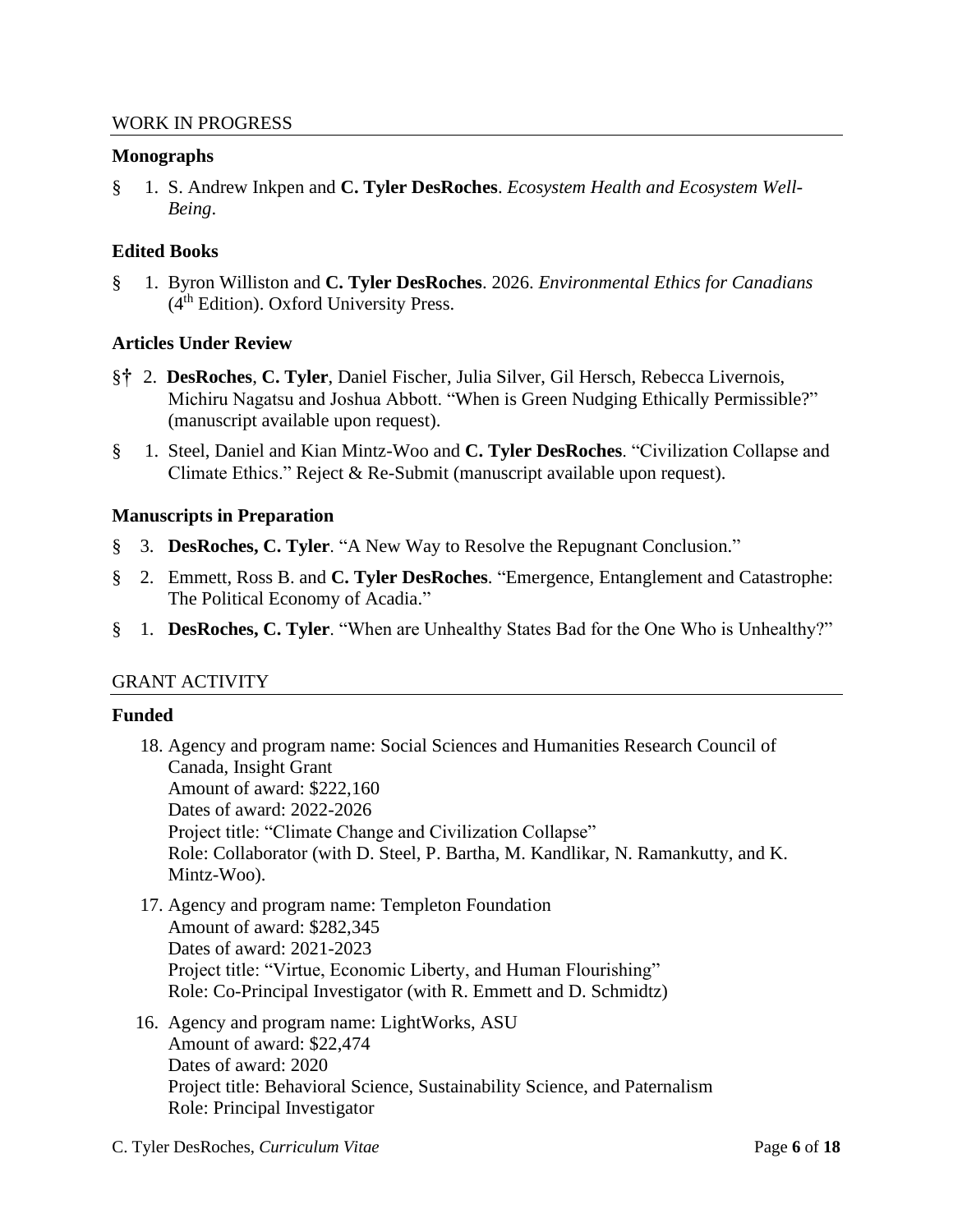- 15. Agency and program name: Center for the Study of Economic Liberty, ASU Amount of award: \$11,464.25 Dates of award: 2020 Project title: n/a (course buy-out) Role: Principal Investigator
- 14. Agency and program name: LightWorks, ASU Amount of award: \$9,546 Dates of award: 2019 Project title: Energy, Ethics, and Justice Role: Principal Investigator
- 13. Agency and program name: History of Economics Society New Initiatives Fund and Executive Committees Amount of award: \$16,000 Dates of award: 2019-2022 Project title: Arizona State University Winter Institute for the History of Economic Thought Role: Co-Principal Investigator (with R. Emmett and S. Scheall)
- 12. Agency and program name: Brandon University Research Committee Amount of award: \$7,431 Dates of award: 2019-2020 Project title: Health in Ecological Systems Role: Collaborator (with S.A. Inkpen)
- 11. Agency and program name: Helsinki Institute of Sustainability Science Amount of award:  $£10,000$  (seed funding) Dates of award: 2019 (applied in 2018) Project title: Philosophy of Sustainability Science Role: Collaborator (with M. Nagatsu, T. Davis, and R. Lepenies)
- 10. Agency and program: Federation for the Humanities and Social Sciences; Awards to Scholarly Publications Program Amount of award: \$8,000 Date of award: 2018 Title: *Canadian Environmental Philosophy* Role: Co-Principal Investigator (with F. Jankunis and B. Williston)
- 9. Agency and program: Institute for Humanities Research-ASU; Faculty Fellowship Amount of award: \$16,000 Dates of award: 2017-2018 Title: Integrative Health and Human Well-Being Role: Co-Principal Investigator (with C. Wharton)
- 8. Agency and program: Institute for Humanities Research-ASU; Cluster Grant Amount of award: \$1,000 Dates of award: 2017-2018 Title: Food and Well-Being in the Anthropocene Role: Co-Principal Investigator (with J. MacFadyen, J. McGregor, and A. Cease)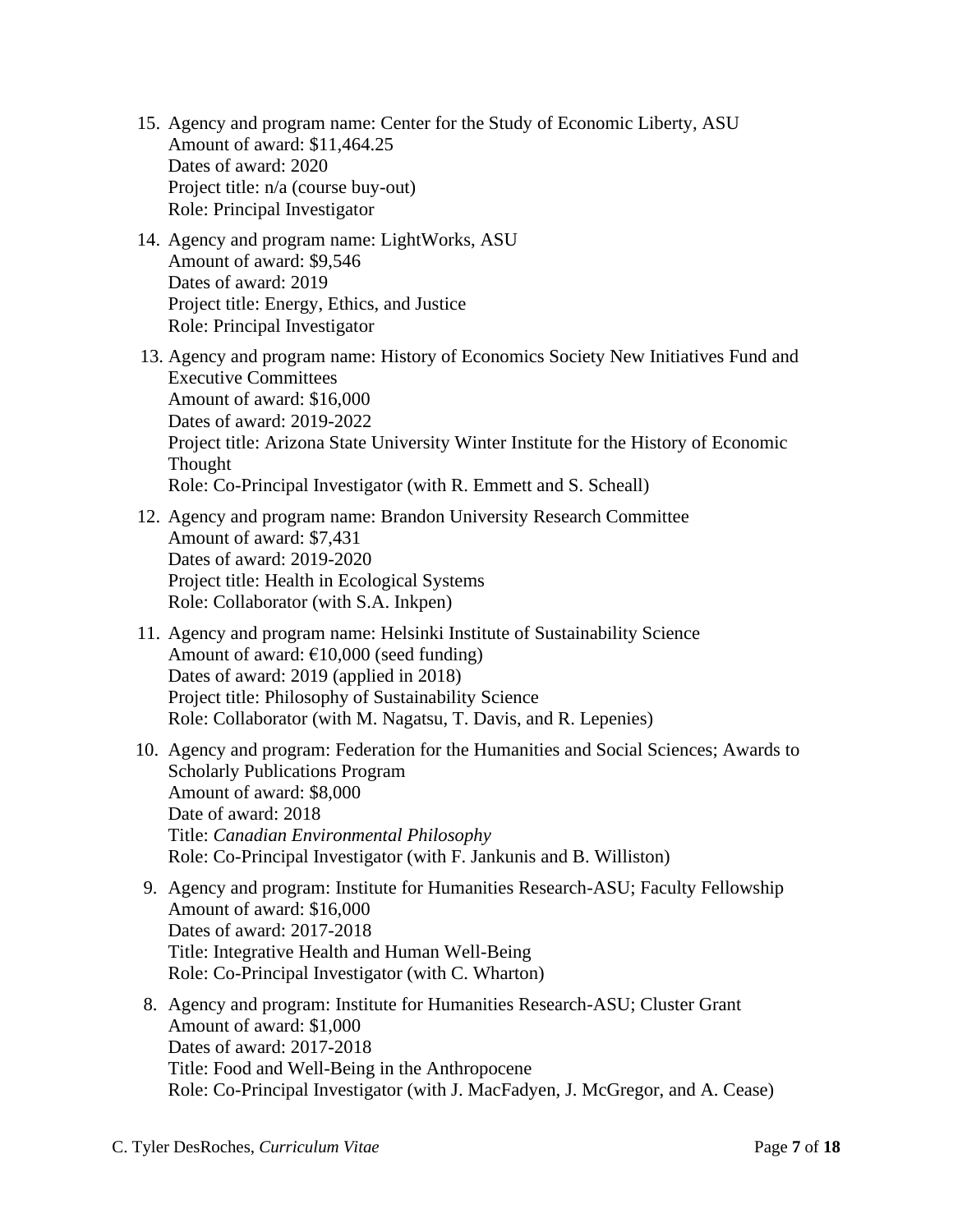- 7. Agency and program: LightWorks, ASU Amount of award: \$40,000 Dates of award: 2017-2018 Title: Human Well-Being and the Energy System Role: Principal Investigator
- 6. Agency and program: Center for the Study of Economic Liberty Amount of award: \$1,500 Dates of award: 2017 Project title: Moral Limits to Water Markets Role: Principal Investigator
- 5. Agency and program: Dow Sustainability Fellowship, University of Michigan, Department of Philosophy (with E. Anderson) Amount of award: \$104,000 Dates of award: 2015-2017 Project title: Philosophy of Sustainability Science Role: Principal Investigator *Declined to accept appointment at ASU*
- 4. Agency and program: SSHRC Postdoctoral Fellowship, University of Toronto, Center for Ethics (with J. Heath) Amount of award: \$81,000 Dates of award: 2015-2017 Project title: Philosophy of Sustainability Science Role: Principal Investigator *Declined to accept appointment at ASU*
- 3. Agency and program: University of British Columbia; Four-Year Doctoral Program Scholarship Amount of award: \$72,000 Dates of award: 2009-2013 (tenable for one) Project title: Philosophy of Ecological Economics Role: Principal Investigator
- 2. Agency and program: SSHRC; Joseph-Armand Bombardier Canada Graduate Scholarship Amount of award: \$105,000 Dates of award: 2009-2012 Project title: Philosophy of Ecological Economics Role: Principal Investigator
- 1. Agency and program: NUFFIC Huygens Scholarship Program Amount of award: \$42,900 Dates of award: 2007-2009 Project title: Philosophy of Economics Role: Principal Investigator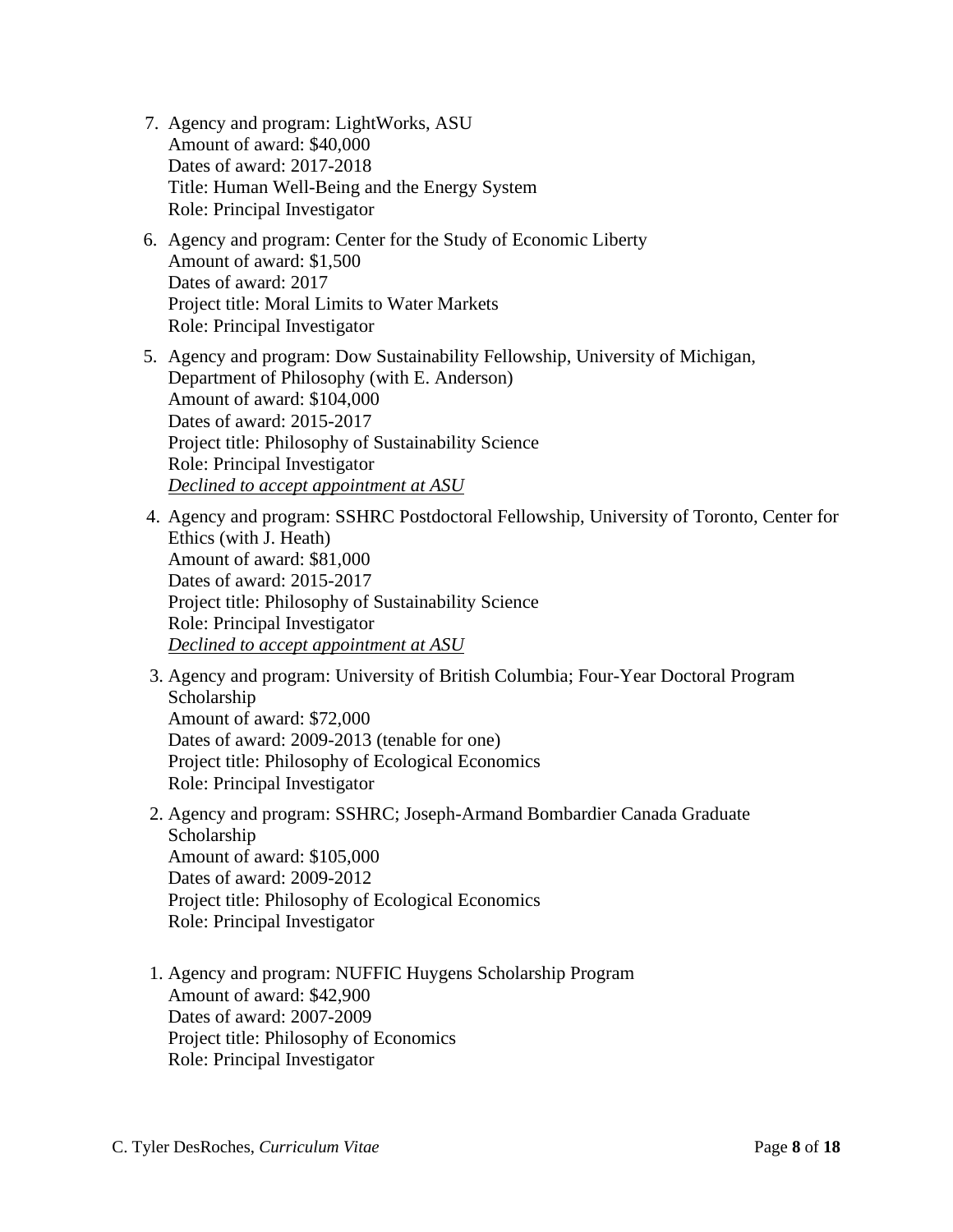## **Pending**

1. Agency and program name: Templeton Foundation Amount of award: \$1,641,708 Dates of award: 2023-2025 Project title: "Cultivating Virtuous Character in Adult Learners" Role: Personnel (with Scott Cloutier, Hava Tirosh-Samuelson and Janna Goebel)

#### PRESENTATIONS

## **Invited**

| 2022 "Consumer Well-Being," Workshop on Human Well-Being. Kellogg Center for |
|------------------------------------------------------------------------------|
| Philosophy, Politics & Economics, Virginia Tech.                             |

- 2022 "When Ecology Needs Economics and Economics Needs Ecology: Interdisciplinary Exchange During the Anthropocene" Ecology Center, Utah State University.
- 2022 "Climate Change and Civilization Collapse" Ecology Center, Utah State University.
- 2022 Comment on "Political Economy & Moral Science: Toward and Applied Philosophy," by David Schmidtz, Department of Philosophy, University of Arizona.
- 2021 "Towards a New Model of Consumer Well-Being," Workshop: Empirical and Theoretical Perspectives on Green Growth and Climate Change, Climate Ethics and Future Generations, Institute for Future Studies, Stockholm, Sweden.
- 2021 "When is Green Nudging Ethically Permissible?" Philosophy, Politics and Economics Research Seminar, Center for the Study of Economic Liberty, Arizona State University, Tempe.
- 2019 **Keynote Address**: "The Human Right to Water and Moral Limits to Water Markets," Center for the Study of Western Hemispheric Trade, Texas A&M International University.
- 2019 "Value Commitment, Resolute Choice & the Normative Foundations of Behavioral Welfare Economics," Graduate Philosophical Society, Arizona State University.
- 2019 "Human Well-Being and Sustainability," the 5<sup>th</sup> Annual First Lecture, School of Sustainability Camp.
- 2019 "Value Commitment, Resolute Choice & the Normative Foundations of Behavioral Welfare Economics," Center for the Study of Economic Liberty, Arizona State University.
- 2019 "No One can Preserve Natural Capital," Helsinki Institute of Sustainability Science, University of Helsinki.
- 2018 "When do Unhealthy States Harm the One Who is Unhealthy?" Center for the Philosophy of Freedom, University of Arizona.
- 2018 "Human Well-Being, Sustainability & Consumption," Department of Philosophy, Dalhousie University (unable to attend).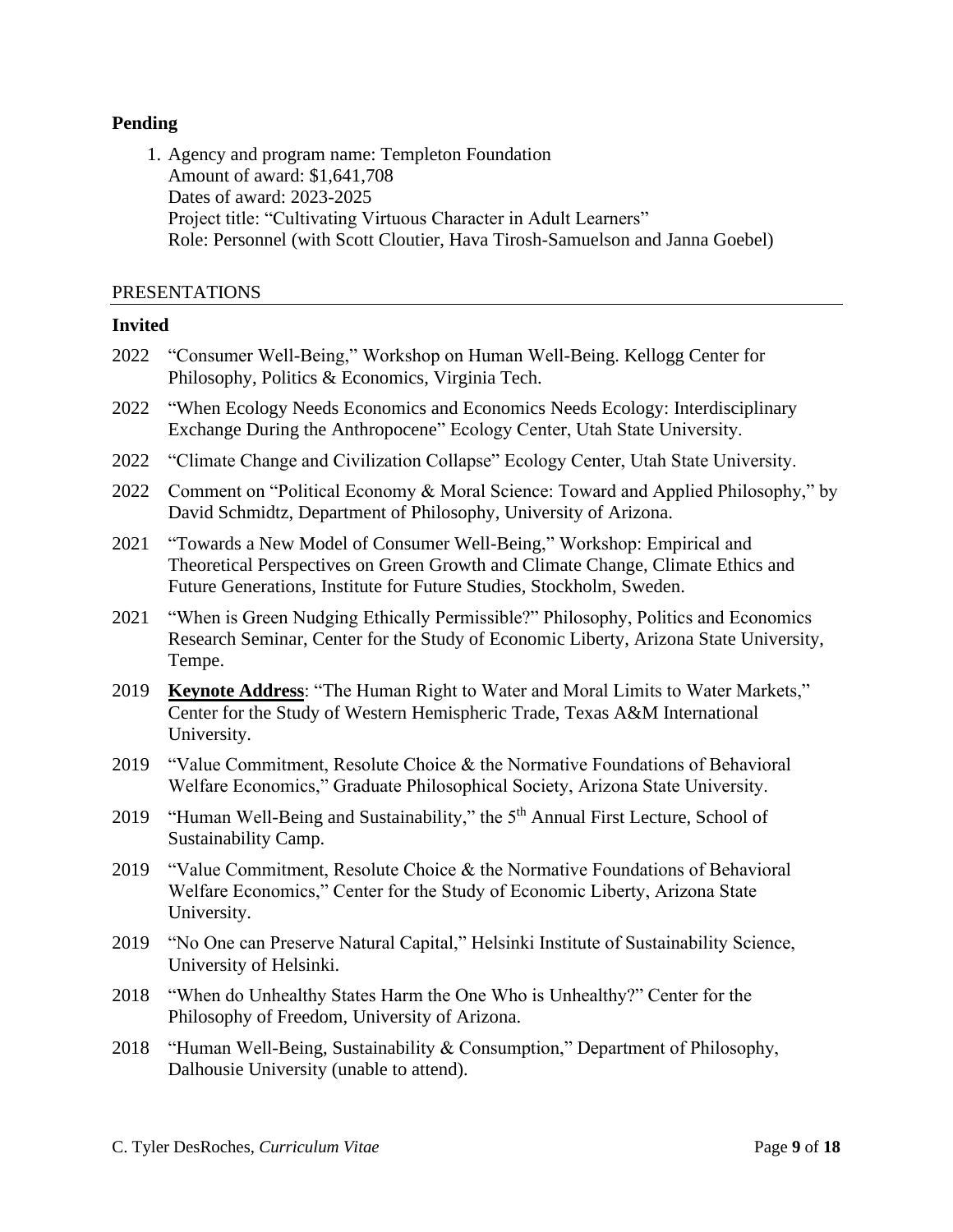- 2018 "Human Well-Being, Sustainability & Consumption," Faculty of Arts, University of Prince Edward Island.
- 2018 "Revamping the Image of Science for the Anthropocene," PLuS Alliance workshop, Humanities in the Anthropocene: Impact (with S. Andrew Inkpen), Arizona State University.
- 2018 "Specifying Critical Natural Capital with Equations and Graphs," Center for Biology & Society's Conversation Series, School of Life Sciences, Arizona State University.
- 2016 "The Human Right to Water and Moral Limits to Buying and Selling Water," National Science Foundation, Law & Social Science Program Workshop, *Law and Urban Water Governance: Cross-Country Dialogues on Human Rights and Sustainability Challenges*.
- 2016 "Modelling the *Relatively* Infinite Value of Nature," (with Paul Bartha), School of Historical, Philosophical and Religious Studies, Arizona State University.

## **Conferences/Workshops/Colloquium/Research Seminars**

- 2021 "Towards a New Model of Consumer Well-Being," Conference on Preferences, Commitments and Choice. University of Zurich, Switzerland.
- 2021 "The Concept of Sustainability", Sustainability Research Seminar, School of Sustainability, Arizona State University, Tempe.
- 2021 "Carl Linnaeus and the Concept of Natural Capital" in *Resources and Natural Capital in the History of Economic Thought: An Overview* (joint session with Antoine Missemer, Marion Gaspard, Marco Franco, and Nathalie Berta), World Economic History Congress, Paris (cancelled due to COVID-19 pandemic).
- 2020 "When is Green Nudging Ethically Permissible?" (with Philip Arthur and Julia Silver), Sustainability Research Seminar, School of Sustainability, Arizona State University, Tempe.
- 2020 "A Prudential Limit to Wealth?" in *Prudential and Moral Limits to Wealth* (joint session with Ingrid Robeyns and Daniel Halliday), Philosophy, Politics and Economics Society Conference, New Orleans (cancelled due to COVID-19 pandemic).
- 2019 "Are Ethical Values Essential to Sustainability Science?" in *Towards a Philosophy of Sustainability Science* (joint session with M. Nagatsu, M. Macleod, E. Brister, S.A. Inkpen, H. Thoren, and M. Stojanovic), European Society for Philosophy of Science, Geneva (unable to attend – childbirth).
- 2019 "No One can Preserve Nature," American Philosophical Association, Pacific Division, International Society for Environmental Ethics, Vancouver.
- 2019 "Value Commitment, Resolute Choice, and the Normative Foundations of Behavioral Welfare Economics," in *Well-Being Policy* (joint session with Gil Hersch and Shiri Cohen), Philosophy, Politics and Economics Society Conference, New Orleans.
- 2018 "Value Commitment, Resolute Choice, and the Normative Foundations of Behavioral Welfare Economics," in *Well-Being Science* (joint session with Daniel M. Hausman, Nicole Hassoun & Gil Hersch), Philosophy of Science Association Biennial Meeting (International Network for Economic Methodology session), Seattle.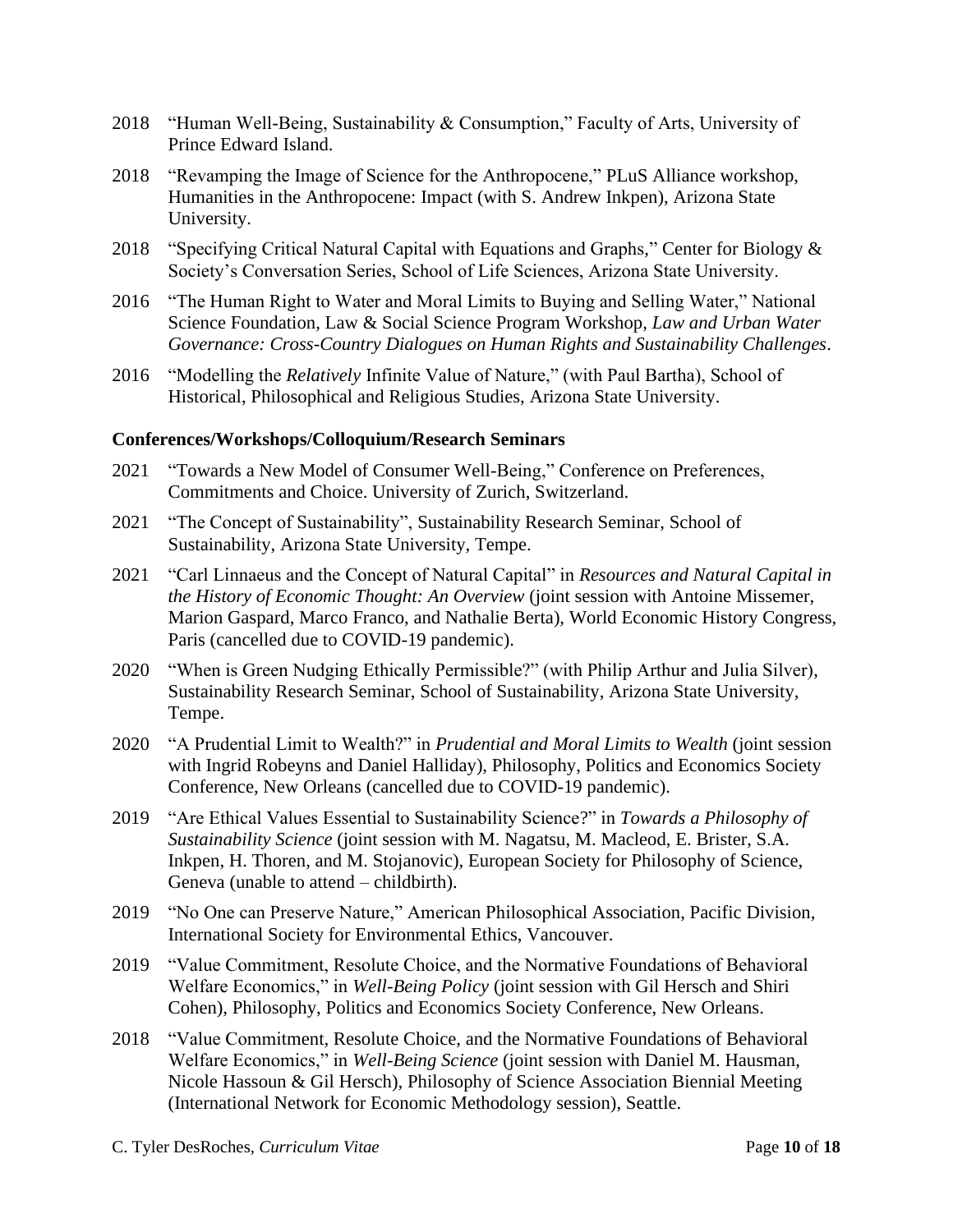- 2018 "Specifying Critical Natural Capital with Equations and Graphs," Facts in Environmental and Energy Economics, Models and Practices, Past and Present", Workshop, Campus du Jardin Tropical, Paris.
- 2018 "Sustainability without Sacrifice," Canadian Philosophical Association, Annual Congress 2018, Montréal.
- 2018 "Integrative Health and Human Well-Being," (with Chris Wharton) Unhealthy Regimes: Interrogating Illness, Wellness and Power, 2018 Institute for Humanities Research Fellows Symposium, Tempe.
- 2018 "When do Unhealthy States Harm the One who is Unhealthy?", Institute for Humanities Research Roundtable on Health and Human Well-Being, Tempe.
- 2018 "Sustainability without Sacrifice," American Philosophical Association, Pacific Division Meeting, International Society for Environmental Ethics, San Diego.
- 2017 "Nobody Needs A Theory of Human Well-Being," 2017 International Network for Economic Method Conference, San Sebastian.
- 2017 "Nobody Needs A Theory of Human Well-Being," 2017 Philosophy of Social Sciences Roundtable, University of British Columbia, Vancouver.
- 2017 "Nobody Needs A Theory of Human Well-Being," Erasmus Institute for Philosophy and Economics (20<sup>th</sup> Anniversary Conference), Erasmus University Rotterdam, Rotterdam.
- 2016 "The Human Right to Water and Moral Limits to Water Markets," Western Canadian Philosophical Association and Canadian Society for Environmental Philosophy, Edmonton.
- 2016 "When Ecology Needs Economics and Economics Needs Ecology: Interdisciplinary Exchange in the Age of Humans," (with S. Andrew Inkpen) Philosophy of Science Association Biennial Meeting, Atlanta.
- 2016 "Moral Limits to Buying and Selling Water," International Society for Environmental Ethics, Pace University, New York (unable to attend).
- 2015 "On the *Relatively* Infinite Value of the Environment," (with Paul Bartha) International Network for Economic Method, University of Cape Town, Cape Town.
- 2015 "On the *Relatively* Infinite Value of the Environment," (with Paul Bartha) Canadian Environmental Ethics Workshop, University of Alberta, Edmonton.
- 2015 "Critical Natural Capital and the Social Scientific Approach to Sustainable Development," Calgary Sustainability Conference, University of Calgary, Calgary.
- 2015 "On the *Relatively* Infinite Value of the Environment," (with Paul Bartha) Congress of Logic, Methodology and Philosophy of Science, Helsinki.
- 2015 "On the *Relatively* Infinite Value of the Environment," (with Paul Bartha), Work in Progress seminar, Department of Philosophy, University of British Columbia, Vancouver.
- 2014 "Economics and Basic Ecological Goods," Philosophy of Science Association Biennial Meeting (Symposium organized by the International Network for Economic Method), Chicago.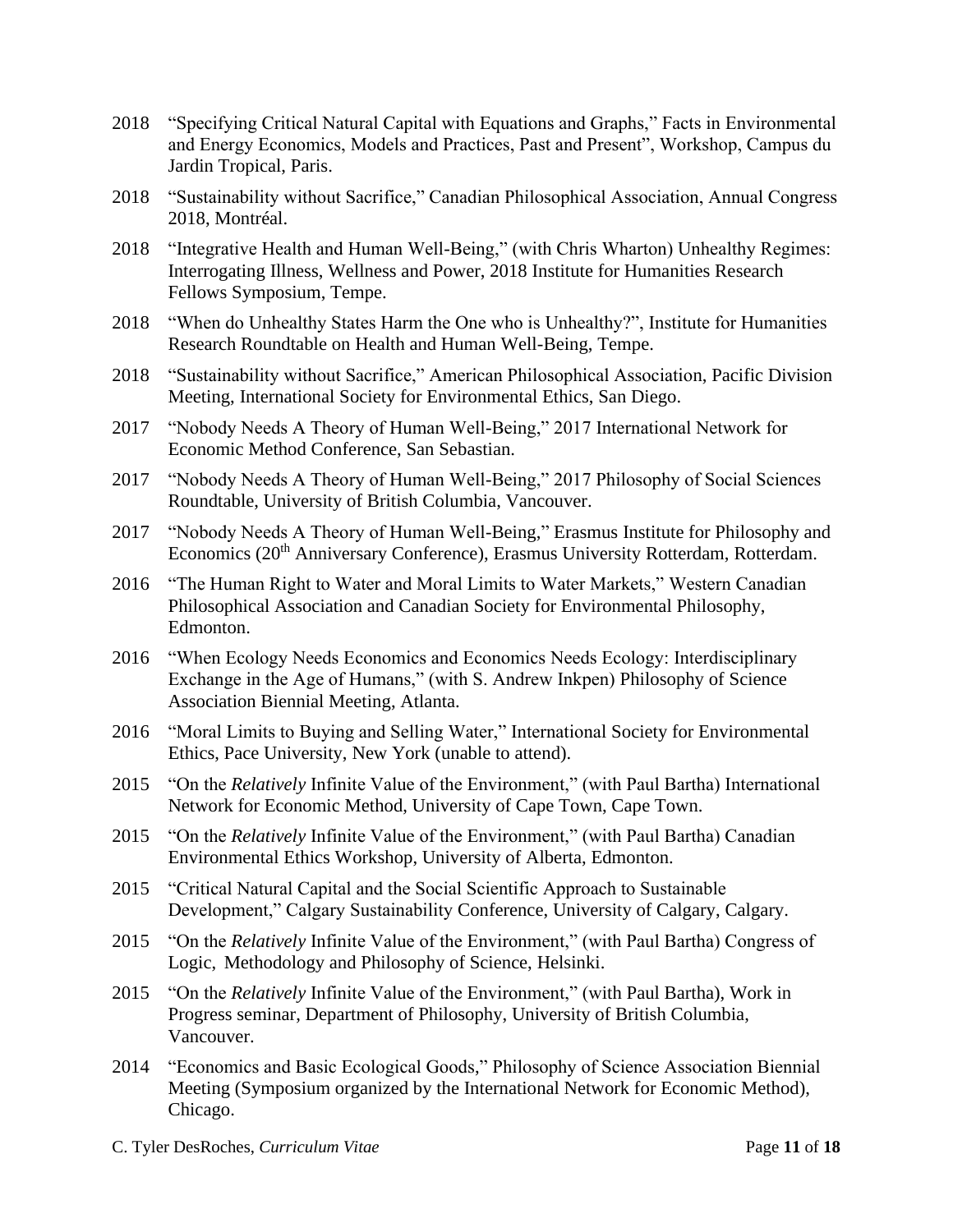- 2014 "Natural Capital: A Novel Concept of the Same Old Stew?" History of Economics Society Meeting, Université de Québec à Montréal, Montréal [unable to attend].
- 2013 "A Theory of Basic Ecological Goods," International Association for Environmental Philosophy, Eugene.
- 2013 "Situating Natural Capital in the History of Economics," Canadian Society for the History and Philosophy of Science, University of Victoria, Victoria.
- 2013 "Situating Natural Capital in the History of Economics", History of Economics Society Meeting, University of British Columbia, Vancouver.
- 2013 "Sustainability Science and Critical Natural Goods," ASU History of Biology Seminar: History of Sustainability Science. Woods Hole.
- 2012 "The Interest Rate as a Stable Kind," (with Margaret Schabas), The Philosophy of Science Association Biennial Meeting, San Diego.
- 2012 "On Aristotle's Natural Limit," History of Economics Society Annual Meeting, Brock University, St. Catharines.
- 2011 "On the Substitutability of Natural Capital," International Network for Economic Method, University of Helsinki, Helsinki.
- 2010 "Evidence for-use in the Social Sciences: Towards a General Model," International Network for Economic Method, University of Alabama, Birmingham.
- 2009 "Does Ontology Matter for Economics? The Case of Ecological Economics and Climate Change Economics," International Network for Economic Method, Veracruz.
- 2009 "Pluralism about Rationality in Economics," (with Tom Wells) International Network for Economic Method Conference, Madrid.
- 2009 "Pluralism about Rationality in Economics," (with Tom Wells) Conference of the Association of Heterodox Economics, Anglia Ruskin University, Cambridge.
- 2008 "The Later Wittgenstein and Amartya Sen," History of Economics Society Annual Meeting, Toronto.
- 2006 "The Institutionalist Reaction to Keynesian Economics," (with Malcolm Rutherford), History of Economics Society Annual Meeting, Grinnell.

## TEACHING

# **Courses Taught as Primary Instructor**

| SOS 310: "Equity, Justice, and Sustainability"          | Spring 2023 |
|---------------------------------------------------------|-------------|
| SOS/PHI/HPS 591 "Human Well-Being and Sustainability"   | Fall 2022   |
| SOS 310: "Equity, Justice, and Sustainability" (Online) | Summer 2022 |
| SOS 310: "Equity, Justice, and Sustainability" (Online) | Spring 2022 |
| SOS 310: "Equity, Justice, and Sustainability" (Online) | Summer 2021 |
| SOS 310: "Equity, Justice, and Sustainability" (Online) | Spring 2021 |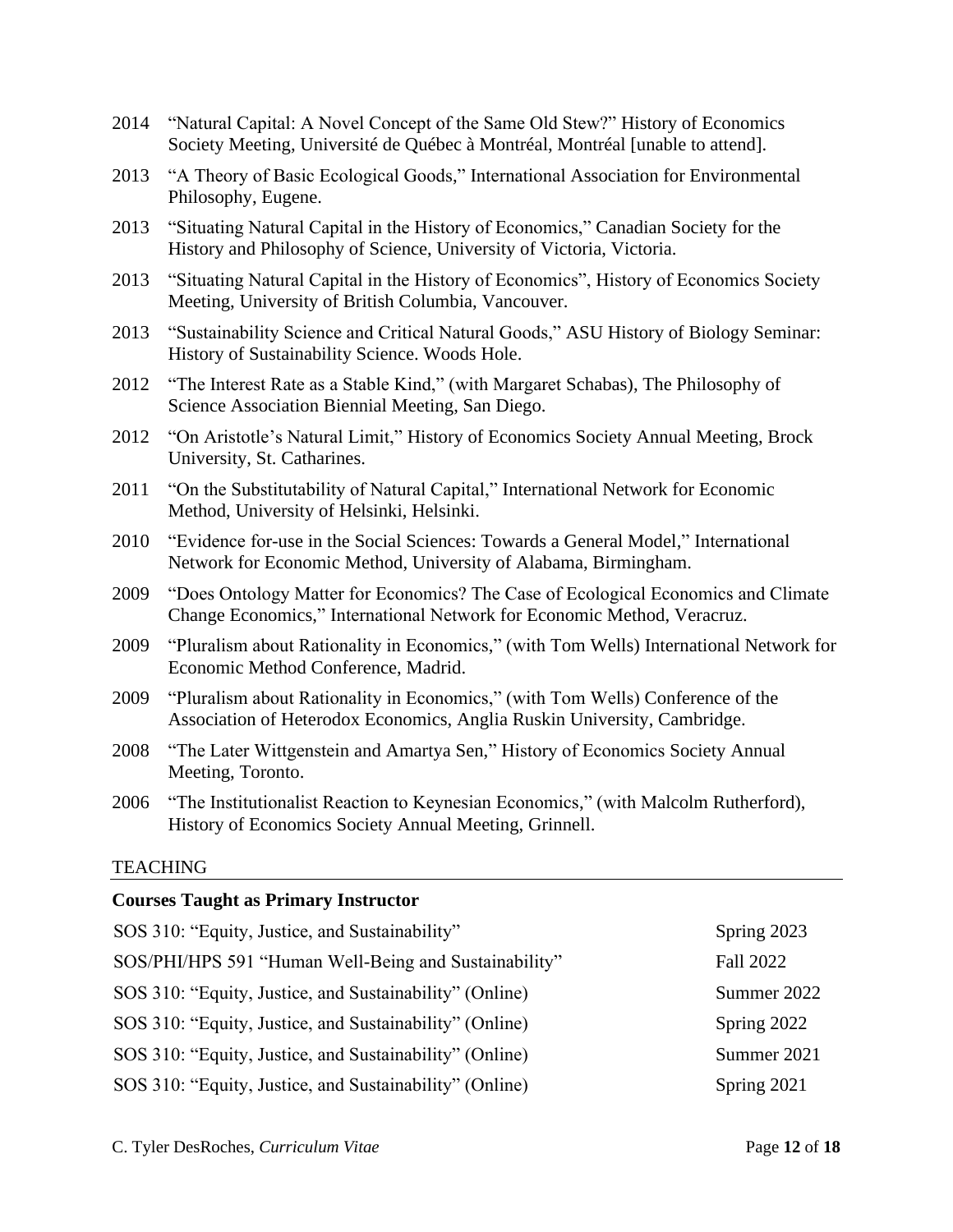| SOS 310: "Equity, Justice, and Sustainability"                                                                                   | Spring 2021      |
|----------------------------------------------------------------------------------------------------------------------------------|------------------|
| SOS/ PHI/ HPS 591: "Human Well-Being and Sustainability"                                                                         | <b>Fall 2020</b> |
| SOS 310: "Equity, Justice, and Sustainability" (Online)                                                                          | Summer 2020      |
| SOS 310: "Equity, Justice, and Sustainability"                                                                                   | Spring 2020      |
| SOS/ PHI/ HPS 591: "Human Well-Being and Sustainability"                                                                         | Fall 2019        |
| SOS 310: "Equity, Justice, and Sustainability"                                                                                   | Spring 2019      |
| SOS/PHI/HPS 394: "The Philosophy of Human Well-Being and<br>Sustainability"                                                      | <b>Fall 2018</b> |
| SOS 310: "Equity, Justice, and Sustainability" (Online)                                                                          | Summer 2018      |
| SOS/ PHI/ HPS 591: "Human Well-Being and Sustainability"                                                                         | Spring 2018      |
| SOS 310: "Equity, Justice, and Sustainability"                                                                                   | Spring 2018      |
| SOS 310: "Equity, Justice, and Sustainability" (Online)                                                                          | Summer 2017      |
| SOS 309/PHI 322/HST 308: "History and Philosophy of Sustainability" (co-<br>taught with P. Hirt)                                 | Spring 2017      |
| SOS 310: "Equity, Justice, and Sustainability" (Online)                                                                          | Fall 2016        |
| SOS 310: "Equity, Justice, and Sustainability"                                                                                   | Fall 2016        |
| SOS/ PHI/ HPS 591: "Sustainability and Human Well-Being"                                                                         | Fall 2016        |
| SOS 310: "Equity, Justice, and Sustainability" (co-taught with S. Klinsky)                                                       | Spring 2016      |
| SOS 310: "Equity, Justice, and Sustainability" (Online)                                                                          | Spring 2016      |
| PHIL 363: "History and Philosophy of Economics II (from David Ricardo to<br>Amartya Sen)," University of British Columbia (UBC)  | Spring 2015      |
| PHIL 362: "History and Philosophy of Economics I (from Aristotle to<br>Malthus)," UBC                                            | Fall 2014        |
| PHIL 363: "History and Philosophy of Economics II (from David Ricardo to<br>Amartya Sen)," UBC (co-taught with Margaret Schabas) | Spring 2013      |
| PHIL 102: "Introduction to Philosophy II (Value Theory)," UBC                                                                    | Summer 2013      |
| <b>Courses Taught as Teaching Assistant</b><br>PHIL 310: "The Philosophy of Plato," UBC                                          | Fall 2013        |
| PHIL 100: "Introduction to Philosophy," UBC                                                                                      | Spring 2012      |
| PHIL 100: "Introduction to Philosophy," UBC                                                                                      | Fall 2012        |
| PHIL 363: "History and Philosophy of Economics II (from David Ricardo to<br>Amartya Sen)," UBC                                   | Spring 2012      |
| PHIL 362: "History and Philosophy of Economics I (from Aristotle to<br>Malthus)," UBC                                            | Fall 2011        |
| PHIL 322: "Environmental Ethics," UBC                                                                                            | Summer 2011      |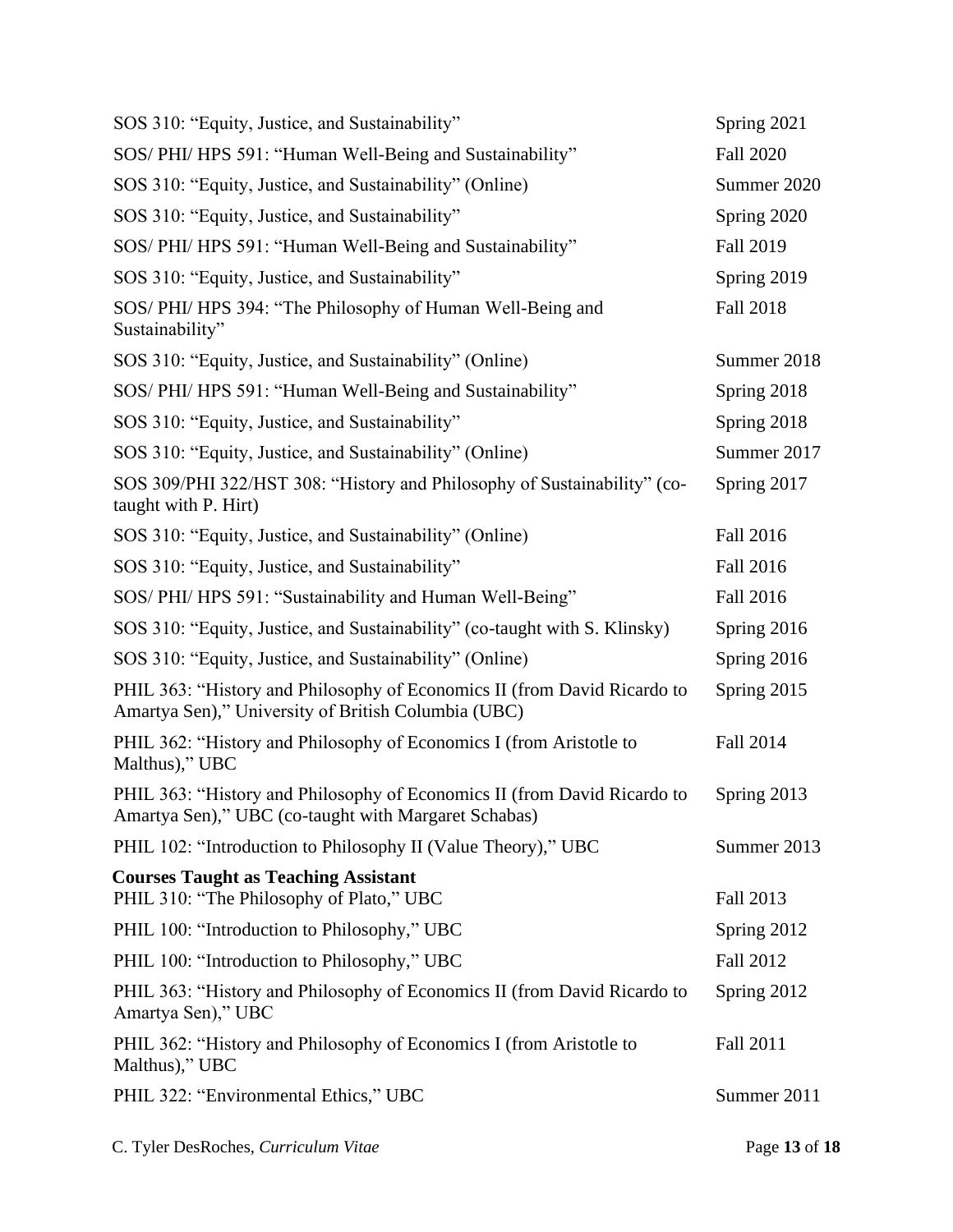| PHIL 363: "History and Philosophy of Economics II (from David Ricardo to<br>Amartya Sen)," UBC | Spring 2010      |
|------------------------------------------------------------------------------------------------|------------------|
| PHIL 362: "History and Philosophy of Economics I (from Aristotle to<br>Malthus)," UBC          | <b>Fall 2009</b> |
| ECON 102: "Introduction to Macroeconomics," University of Victoria<br>(UVic)                   | Spring 2003      |
| ECON 101: "Introduction to Microeconomics," UVic                                               | Fall 2002        |

## MENTORING

#### **PhD**

Chair of committee (SOS): J. Bethem; PhD Dissertation Title: *Reinventing Energy Ethics*

• Placement: Assistant Professor (Tenure-Track), California University of Pennsylvania.

Chair of committee (SOS): P. Arthur

Chair or co-chair of committee (Philosophy): A. Barnes; M. Xavier

Committee member (Philosophy): J. Fanciullo

• Placement: Assistant Professor (Tenure-Track), Lingnan University

Committee member (Health Solutions): K. Cosgrove

#### **Masters**

Chair or co-chair of Committee (MA or MSc Sustainability): A. Falkenstein; M. Lilje; A. Lebarron; T. Crichlow

Committee member (MA Sustainability): N. Movahed

Committee member (MA Philosophy): C. Herro; P. Arthur

Committee member (MA Geography): M. Coffey

Faculty mentor (Master of Sustainability Solutions): I. Burdge; K. Kutter; M. McGuffie; A. Pickett; D. Velez; A. Kiefer; M. Tierney; Z. Kerutis; F. McCady; M. Smith

Hourly graduate services assistant: J. Bethem and R. Levit Ades

Research aide: J. Silver (SOS); P. Arthur (PHI); A. Barnes (PHI)

#### **Undergraduate**

Barrett Honors College contracts: D. Santa Cruz, H. Campbell, G. Logan, B. Cladianos; T. Patel; Z. Encinas

SOS Capstone: Jennifer Brown

# SERVICE

#### **Professional**

2015-Present Reviewer for *Australasian Journal of Philosophy*; *Proceedings of the National Academy of the Sciences (USA)*; *The British Journal for Philosophy of Science*; *Studies in History and Philosophy of Science*; *Synthese*; *Journal of the History of Economic Thought*; *People and Nature*; *Ethics, Policy & Environment*; *Polis: The Journal for Ancient Greek and Roman Political Thought*; *Sustainability*;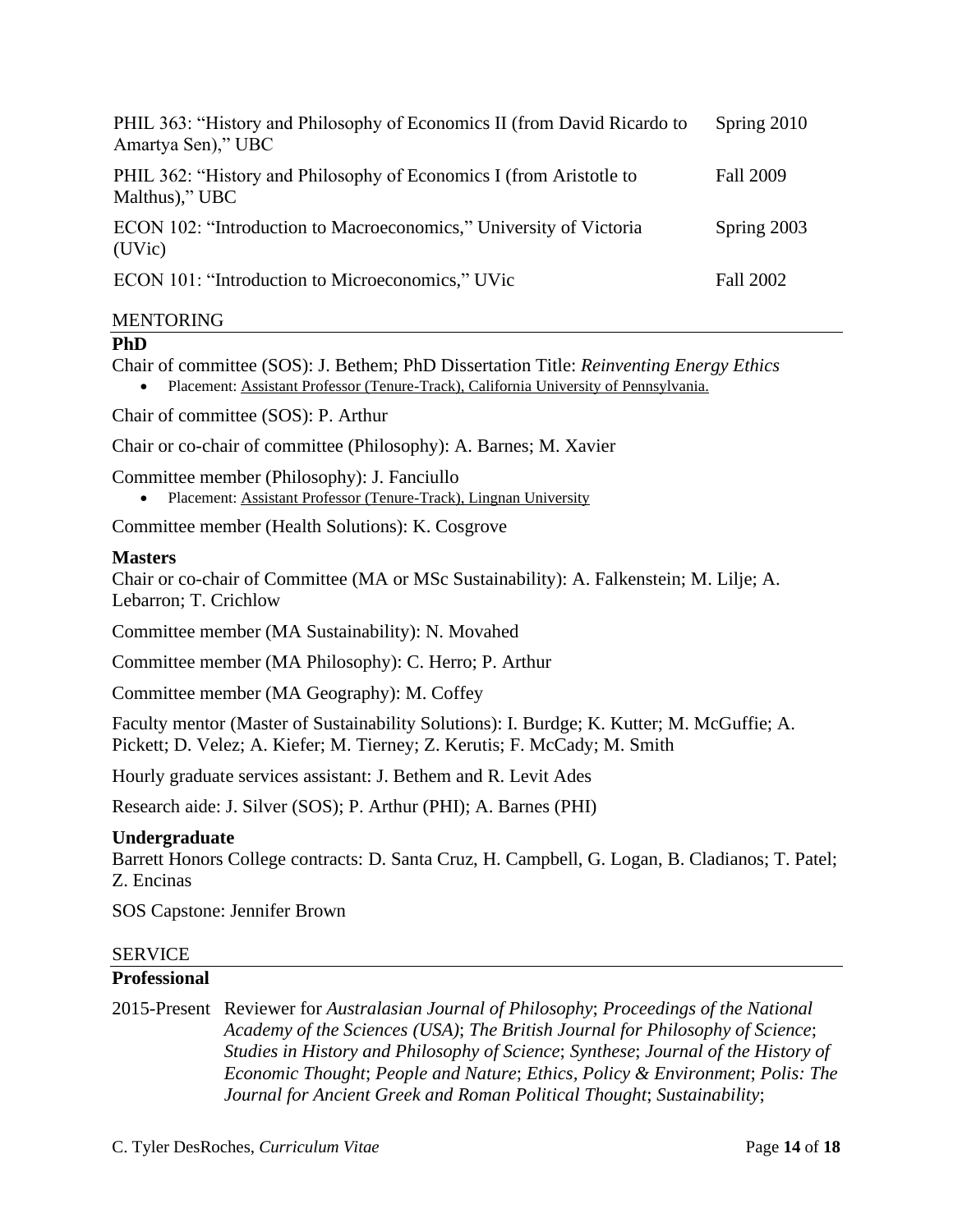*Behavioral Public Policy*; *Philosophy of the Social Sciences*; *The Anthropocene Review*; *Health Economics*; *Sustainability Science*; *Ecosystem Services: Science, Policy and Practice*; *International Journal of Community Well-Being*; *Broadview Press*; *Sustainable Production and Consumption*; *Ecological Economics*; *History of Political Economy*; *Journal of Economic Methodology*; *Ecology and Society*; *Society & Natural Resources*; *Erasmus Journal for Philosophy and Economics*; *Canadian Journal of Forest Research*; *Forestry Chronicle* and *Forest Ecology and Management*.

- 2015-Present Member, Steering Committee, Canadian Society for Environmental Philosophy/ Société Canadienne de Philosophie Environnementale
- 2023 Co-organizer, Symposium: "Economic Rationality, Political Rationality, and Nudging," University of Arizona.
- 2022 Co-organizer, Symposium: "Human Capital, Commercial Society and Human Flourishing," Arizona State University
- 2021 Session Chair, Conference on Preferences, Commitment and Choice, University of Zurich, Switzerland.
- 2020-2021 Chair, Local Organizing Committee, 15<sup>th</sup> Annual Biennial Conference, International Network for Economic Method (Keynotes: Cass R. Sunstein, Johanna Thoma, and Michiru Nagatsu)
- 2015-2020 Editorial Oversight Board, *Erasmus Journal for Philosophy and Economics*
- 2019 Commentator, "Objectivity, Seepage, and Climate Science," American Philosophical Association, Pacific Division, Vancouver
- 2019 Session Chair, Book Symposium: Gary Varner, Jonathan Newman, and Stefan Linquist, *Defending Biodiversity: Environmental Science and Ethics*. American Philosophical Association, Pacific Division, Vancouver
- 2018 Session Chair, "Social and Political Philosophy," 2018 Canadian Philosophical Association, Université de Québec à Montréal
- 2018 Member, Scientific Committee, "Economics & the Environment since the 1950s: History, Methodology & Philosophy," International Workshop, University of Reims and Cahiers d'Économie Politique/ Papers in Political Economy
- 2017 Session Chair, "Experiments, Explanation and Models", 2017 Philosophy of Social Sciences Roundtable, University of British Columbia
- 2015 Co-Founder, Canadian Society for Environmental Philosophy/ Société Canadienne de Philosophie Environnementale
- 2015 Session Chair, Pacific Division Meeting, the American Philosophical Association
- 2007-2015 Co-Founder and Co-Editor, *Erasmus Journal for Philosophy and Economics*
- 2013 Co-Organizer, Annual Meeting of the History of Economics Society
- 2012 Founder and Convenor, *Economics & Sustainability Research Network*, University of British Columbia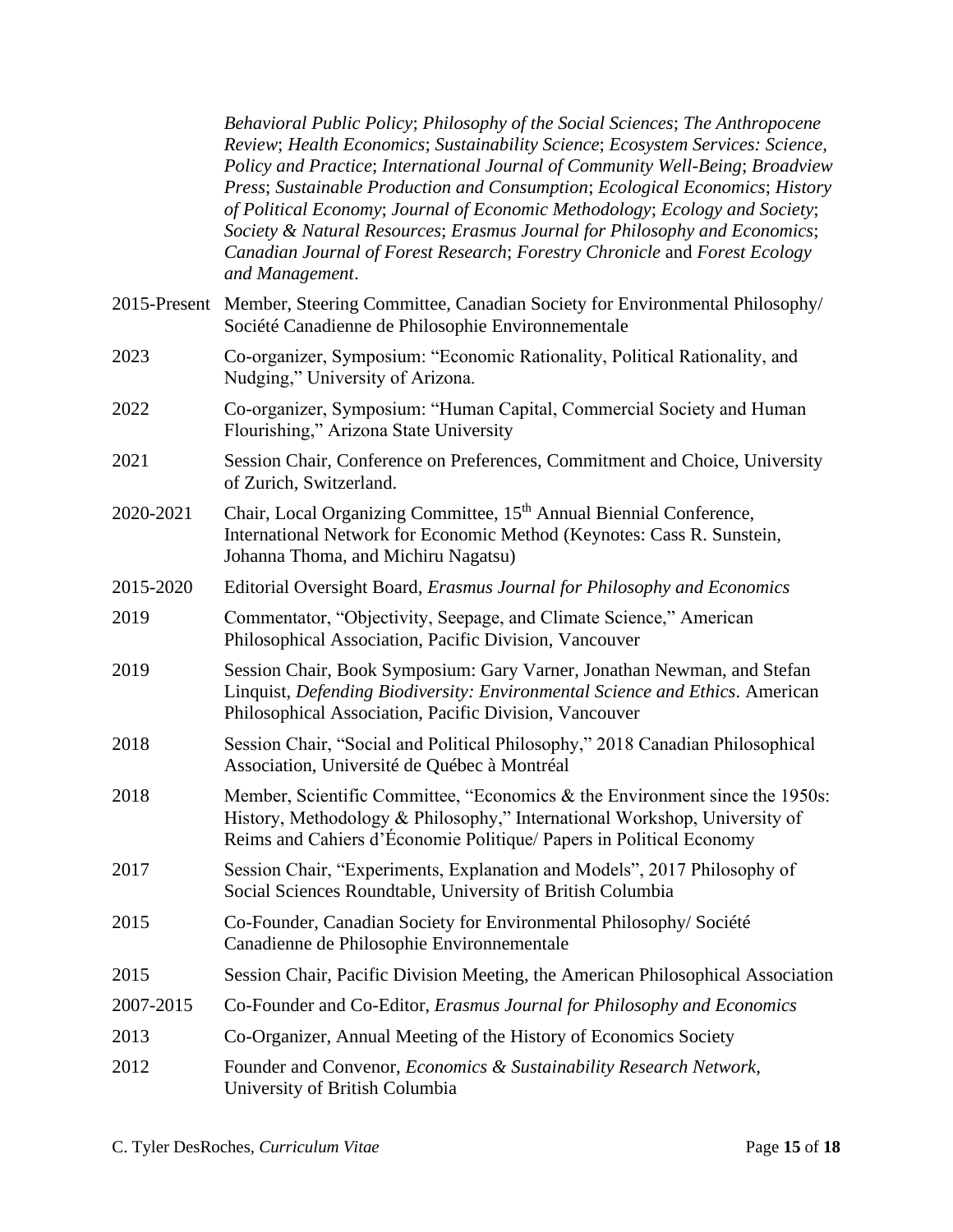| 2010              | Co-Organizer, Roundtable, History and Philosophy of Economics, University of<br><b>British Columbia</b>                                                                                             |
|-------------------|-----------------------------------------------------------------------------------------------------------------------------------------------------------------------------------------------------|
| <b>University</b> |                                                                                                                                                                                                     |
|                   | 2022-Present Elected Representative (School of Sustainability), University Senate, Arizona<br><b>State University</b>                                                                               |
|                   | 2019-Present Member, Human Sciences Collaboratory, Global Futures Laboratory, Arizona<br><b>State University</b>                                                                                    |
|                   | 2019-Present Member, Advisory Board, Desert Humanities Initiative, Arizona State University                                                                                                         |
| 2020-2022         | Faculty Advisor, Climbing Vines (student club), Arizona State University                                                                                                                            |
| 2020-2021         | Faculty Advisor, Adventure Devils (student club), Arizona State University                                                                                                                          |
| 2018              | Member, Desert Humanities Center Brainstorming Group, Arizona State<br>University                                                                                                                   |
| 2018              | Co-organizer, Roundtable on Health & Human Well-Being, Institute of<br>Humanities Research, Arizona State University (Keynote Speaker: Daniel M.<br>Hausman)                                        |
| 2016-2018         | Reviewer, Arizona State University President's Award for Sustainability                                                                                                                             |
|                   | School/Center/Departmental                                                                                                                                                                          |
|                   | 2022-Present Member, Personnel Committee, School of Sustainability, Arizona State<br>University                                                                                                     |
|                   | 2022-Present Co-organizer, Research Seminar Series Committee, School of Sustainability,<br>Arizona State University                                                                                 |
| 2022-2023         | Co-organizer, 3rd Arizona State University Winter Institute for the History of<br>Economic Thought, Center for the Study of Economic Liberty, Arizona State<br>University                           |
| 2020-2022         | Member, Undergraduate Committee, School of Sustainability, Arizona State<br>University                                                                                                              |
| 2019-2021         | Member, Research Seminar Series Committee, School of Sustainability, Arizona<br><b>State University</b>                                                                                             |
| 2019-2021         | Co-organizer, Philosophy, Politics and Economics Research Seminar, Center for<br>the Study of Economic Liberty, Arizona State University                                                            |
| 2020-2021         | Co-organizer, 2 <sup>nd</sup> Annual Arizona State University Winter Institute for the<br>History of Economic Thought, Center for the Study of Economic Liberty, Arizona<br><b>State University</b> |
| 2020              | Co-organizer, The Capitalism-Socialism Debate, Summer Reading Group, Center<br>for the Study of Economic Liberty                                                                                    |
| 2020              | Organizer, 2020 Philosophy of Sustainability Science Meeting, School of<br>Sustainability, Arizona State University (cancelled due to COVID-19 pandemic)                                            |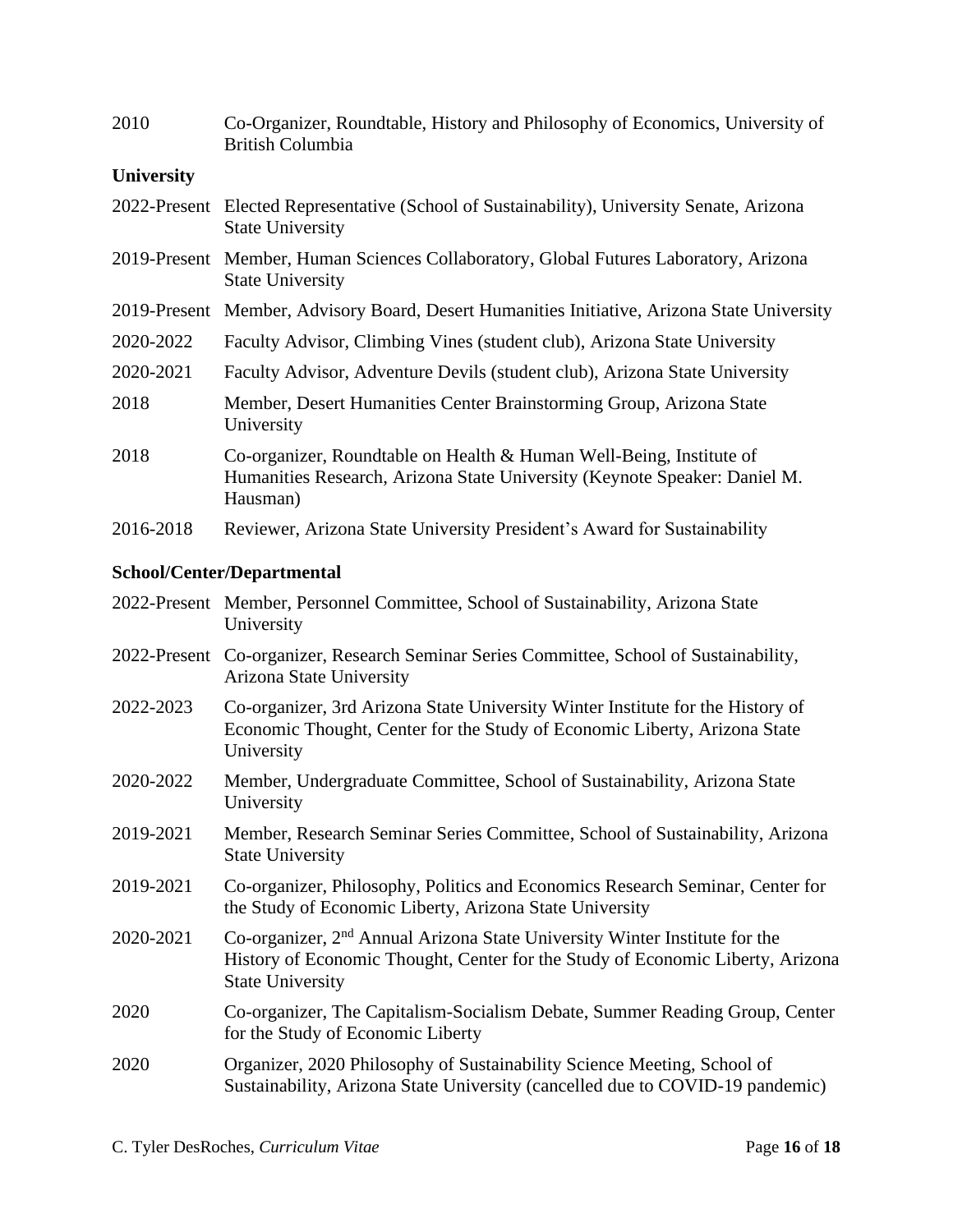| 2019-2020 | Co-organizer, 1 <sup>st</sup> Annual Arizona State University Winter Institute for the History<br>of Economic Thought, Center for the Study of Economic Liberty, Arizona State<br>University |
|-----------|----------------------------------------------------------------------------------------------------------------------------------------------------------------------------------------------|
| 2015-2020 | Member, Master of Sustainability Solutions Committee, School of Sustainability,<br>Arizona State University                                                                                  |
| 2019      | Member, Search Committee, Postdoctoral Research Scholar, Economic Thought,<br>Center for the Study of Economic Liberty, Arizona State University                                             |
| 2018-2019 | Member, Search Committee, Assistant Professor of Environmental Humanities<br>(Tenure-Track), School of Historical, Philosophical and Religious Studies                                       |
| 2016-2017 | Member, Search Committee (Tenure-Track Sustainability Education), School of<br>Sustainability, Arizona State University                                                                      |
| 2013      | Member, Hiring Committee, Department of Philosophy, University of British<br>Columbia                                                                                                        |
| 2013      | Committee Member, Spring Colloquium, Department of Philosophy, University<br>of British Columbia                                                                                             |
| 2012-2013 | Graduate Student Representative, Department of Philosophy, University of British<br>Columbia                                                                                                 |
| 2011      | Director, Philosophy Graduate Student Fund, Department of Philosophy,<br>University of British Columbia                                                                                      |

# **Public Outreach**

Newsletter Articles

[Water Rights and Moral Limits to Water Markets,](http://www.yorku.ca/cshps1/communique.html) *Communiqué* (Canadian Society for the [History and Philosophy of Science\), 104: 17-19.](http://www.yorku.ca/cshps1/communique.html)

# **Interviews**

*[Nature at ASU](https://mcusercontent.com/7f68dadce3234a4a9c161f1f9/files/744c354e-11ac-5494-89fa-288e38580d8e/Informational_Interview_Dr._Tyler_Desroches.pdf?utm_source=Nature+at+ASU&utm_campaign=f85c95bde2-EMAIL_CAMPAIGN_2021_06_08_05_29&utm_medium=email&utm_term=0_d12dda05ed-f85c95bde2-372444997)*

*[Applied Philosophy at Arizona State University: A Student-led Blog Exploring How Philosophy](https://asuappliedphilosophyblog.com/2021/01/08/interview-with-tyler-desroches/)  [Impacts the World](https://asuappliedphilosophyblog.com/2021/01/08/interview-with-tyler-desroches/)*

## Blog Posts

Which Option is Best for Me? A Values-Based Proposal for Behavioral Welfare [Economists,](http://justice-everywhere.org/economics/which-option-is-best-for-me-a-values-based-proposal-for-behavioral-economists/) *Justice Everywhere: A Blog about Philosophy and Public Affairs*

## Published News Stories

[ASU Professor Elected President of International Network for Economic Method,](https://asunow.asu.edu/20200619-asu-professor-elected-president-international-network-economic-method) *ASU Now, Access, Excellence, Impact* [Philosophy of Sustainability Science Research Project Receives Funding,](https://schoolofsustainability.asu.edu/news/archive/philosophy-of-sustainability-science-research-project-receives-funding/) *ASU School of Sustainability News* [Philosophers of Science and Sustainability Scientists Unite!,](https://sustainability.asu.edu/news/archive/philosophers-of-science-and-sustainability-scientists-unite/) *ASU School of Sustainability News.* [Philosophy and Sustainability Science Collide,](https://asunow.asu.edu/20190218-creativity-asu-philosophy-and-sustainability-science-collide) *ASU Now: Access, Excellence, Impact*